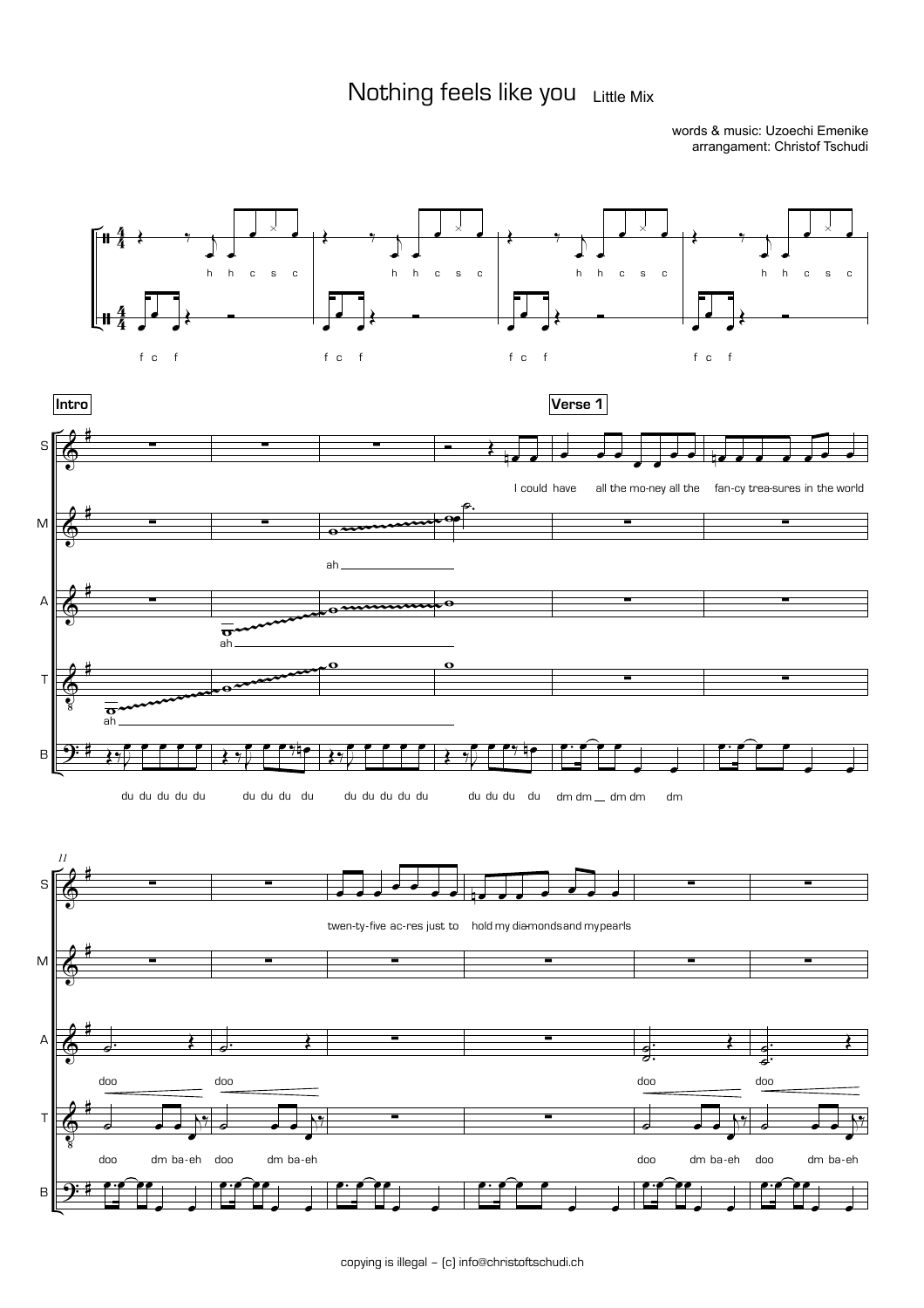Nothing feels like you

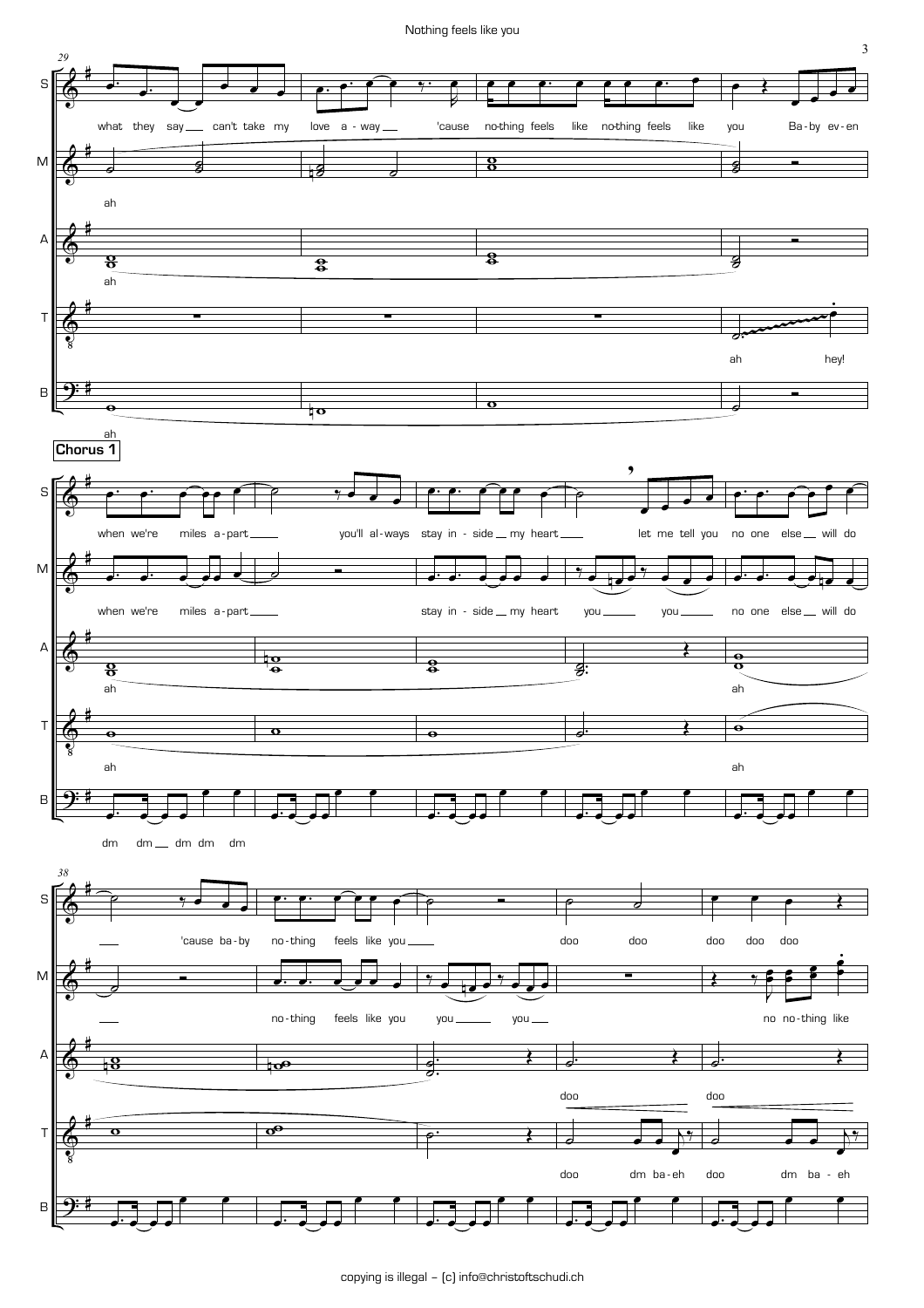Nothing feels like you